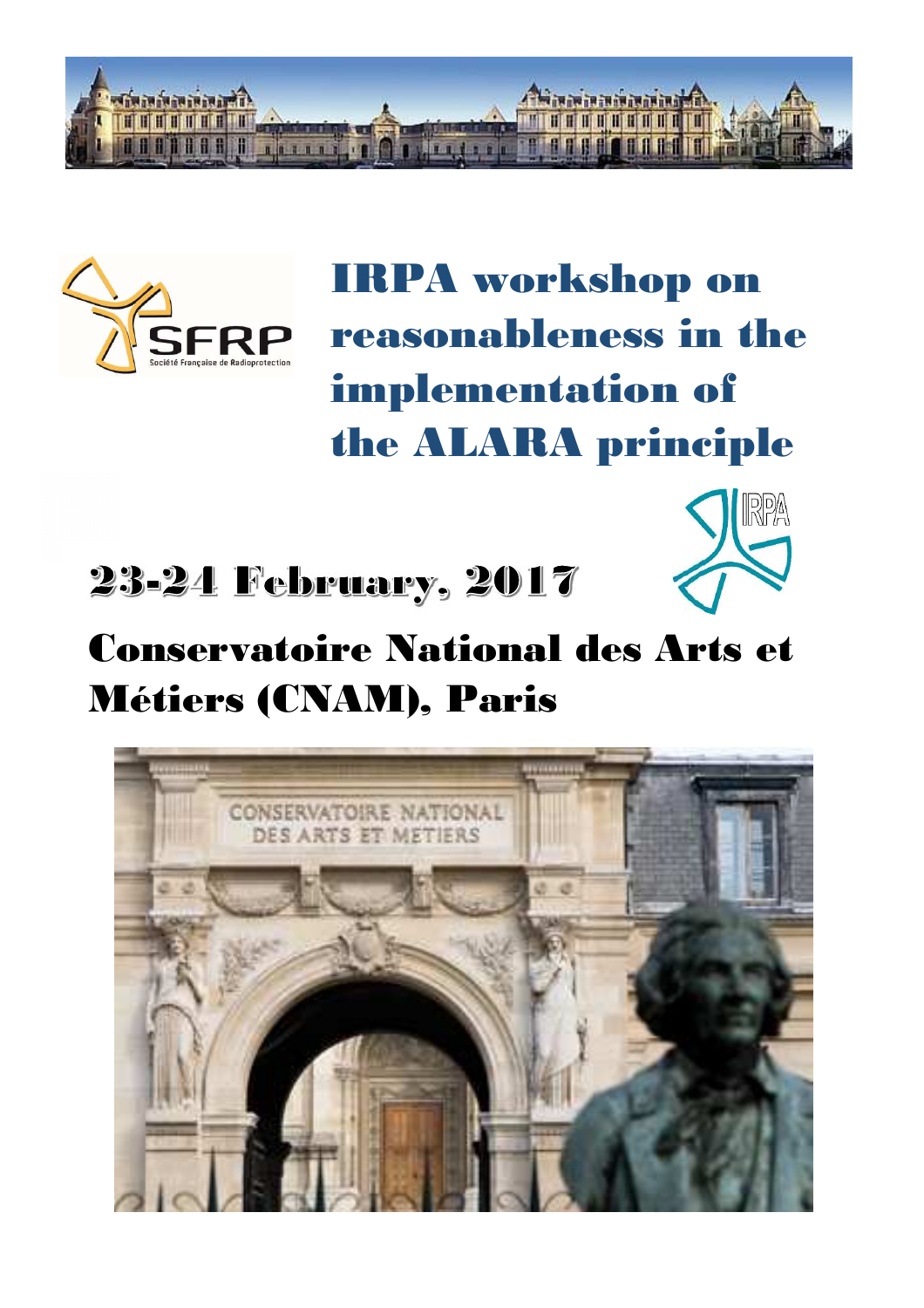



The principle of optimisation of radiation protection, also known as ALARA is the cornerstone of the radiological protection system. In practice, its implementation is to search for a given exposure situation, what is the reasonable level of protection taking into account economic and societal factors.

The demonstration that actual exposures are ALARA is in many cases not sufficient, objectified or made visible. In some cases, the use of cost-benefit analysis associated with the use of reference monetary values of person-sievert remains confidential, even if it is in some cases used to guide investment decisions in the nuclear industry.

Rather than trying to develop tools or to adopt numerical values, experience shows that the quest for reasonableness would benefit to be further discussed and shared, both at the national and international levels, with the various stakeholders. In particular, the implementation of the optimisation process should take into consideration more explicitly societal and ethical considerations.

**The proposed workshop aims to review the current practices in implementing ALARA and particularly to question the respective roles of decision-aiding techniques and stakeholders in establishing reasonable levels of protection. The aim is also to initiate a reflection on ethical and societal values that underpin the concept of reasonableness.**

## Programme

| Thursday, 23 February 2017 (Morning)                                                               | <b>Time</b>     |
|----------------------------------------------------------------------------------------------------|-----------------|
| Welcome and Registration : Salon d'honneur (room 37-1-50)<br>$\bullet$                             | $08:30 - 09:00$ |
| <b>Welcoming address</b><br>$\bullet$                                                              | $09:00 - 09:10$ |
| Thierry Schneider (President of French Society for Radiological Protection)                        |                 |
| Plenary session (1/3) - Salon d'honneur (room 37-1-50)                                             |                 |
| Introduction of the workshop<br>$\bullet$                                                          | $09:10 - 09:30$ |
| <b>Thierry Schneider (SFRP)</b>                                                                    |                 |
| <b>Feedback from IRPA consultation of affiliated societies</b>                                     | $09:30 - 09:50$ |
| <b>Roger Coates (IRPA)</b>                                                                         |                 |
| Considerations on the concept of reasonableness in the ICRP system and ethical issues<br>$\bullet$ | $09:50 - 10:10$ |
| <b>Kunwoo Cho (KARP)</b>                                                                           |                 |
| <b>Discussion</b>                                                                                  | $10:10 - 10-30$ |
| <b>Coffee break</b>                                                                                | $10:30 - 11:00$ |
| Plenary session (2/3) - Salon d'honneur (room 37-1-50)                                             |                 |
| Methodologies for the implementation of the ALARA principle: ALARA in practice<br>$\bullet$        | $11:00 - 11:20$ |
| Fernand Vermeersch & Caroline Schieber (European ALARA Network)                                    |                 |
| <b>Implementing ALARA in the nuclear sector</b>                                                    | $11:20 - 11:40$ |
| <b>Bernard Le Guen (SFRP &amp; IRPA)</b>                                                           |                 |
| <b>Implementing ALARA in the medical sector</b>                                                    | $11:40 - 12:00$ |
| Eliseo Vañó (SEPR)                                                                                 |                 |
| <b>Discussion</b>                                                                                  | 12:00 - 12:30   |
| Lunch                                                                                              | $12:30 - 13:30$ |

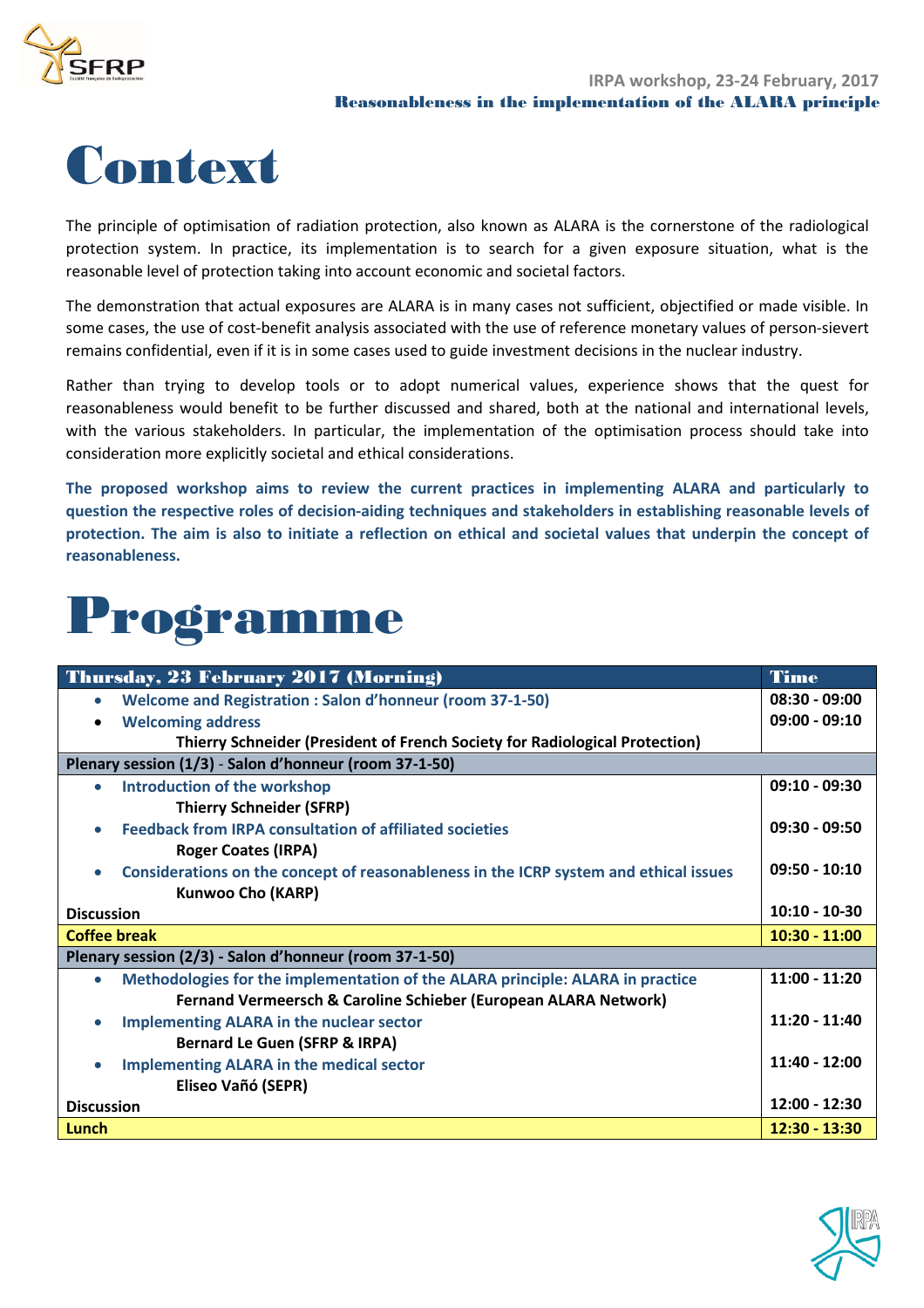

| Thursday, 23 February 2017 (Afternoon)                                                   | <b>Time</b>     |
|------------------------------------------------------------------------------------------|-----------------|
| Plenary session (3/3) - Salon d'honneur (room 37-1-50)                                   |                 |
| Implementing ALARA in existing exposure situations (radon and legacy sites)<br>$\bullet$ | $13:30 - 13:50$ |
| <b>Christophe Murith (FS)</b>                                                            |                 |
| Implementing ALARA in existing exposure situations (post-accidental situation)           | $13:50 - 14:10$ |
| Michiaki Kai (JHPS)                                                                      |                 |
| Approaches addressing the integration of different risks<br>$\bullet$                    | 14:10 - 14:30   |
| Pete Bryant (SRP)                                                                        |                 |
| <b>Discussion</b>                                                                        | $14:30 - 15:00$ |
| <b>Coffee break</b>                                                                      | $15:00 - 15:30$ |
| <b>Working group session</b>                                                             |                 |
| Working group N°1 on implementing ALARA in the nuclear sector<br>$\bullet$               | $15:30 - 17:00$ |
| <b>Chair: Eduardo Gallego (SEPR &amp; IRPA)</b>                                          |                 |
| <b>Secretariat: Ludovic Vaillant (SFRP)</b>                                              |                 |
| Working group N°2 on implementing ALARA in the medical sector<br>$\bullet$               |                 |
| <b>Chair: Marie-Claire Cantone (AIRP &amp; IRPA)</b>                                     |                 |
| <b>Secretariat: Caroline Schieber (SFRP)</b>                                             |                 |
| Working group N°3 on implementing ALARA in existing exposure situations                  |                 |
| <b>Chair: Jean-François Lecomte (SFRP)</b>                                               |                 |
| <b>Secretariat: Sylvain Andresz (SFRP)</b>                                               |                 |
| Visit of the Conservatoire National des Arts et Métiers Museum (optional)                | $17:30 - 19:00$ |
|                                                                                          |                 |
| <b>Dinner (Procope Restaurant)</b>                                                       | $20:00 - 22:00$ |

| Friday, 24 February 2017 (Morning)                                         |                 |
|----------------------------------------------------------------------------|-----------------|
| Working group session and preparation of the report                        |                 |
| Working group N°1 on implementing ALARA in the nuclear sector<br>$\bullet$ | $09:00 - 10:30$ |
| <b>Chair: Eduardo Gallego (SEPR &amp; IRPA)</b>                            |                 |
| <b>Secretariat: Ludovic Vaillant (SFRP)</b>                                |                 |
| Working group N°2 on implementing ALARA in the medical sector<br>$\bullet$ |                 |
| <b>Chair: Marie-Claire Cantone (AIRP &amp; IRPA)</b>                       |                 |
| <b>Secretariat: Caroline Schieber (SFRP)</b>                               |                 |
| Working group N°3 on implementing ALARA in existing exposure situations    |                 |
| <b>Chair: Jean-François Lecomte (SFRP)</b>                                 |                 |
| Secretariat: Sylvain Andresz (SFRP)                                        |                 |
| <b>Coffee break</b>                                                        | $10:30 - 11:00$ |
| Plenary session- Salon d'honneur (room 37-1-50)                            |                 |
| Report of the working groups and general discussion<br>$\bullet$           | $11:00 - 13:00$ |
| <b>Closure of the workshop</b><br>$\bullet$                                | 13:00 - 13:15   |



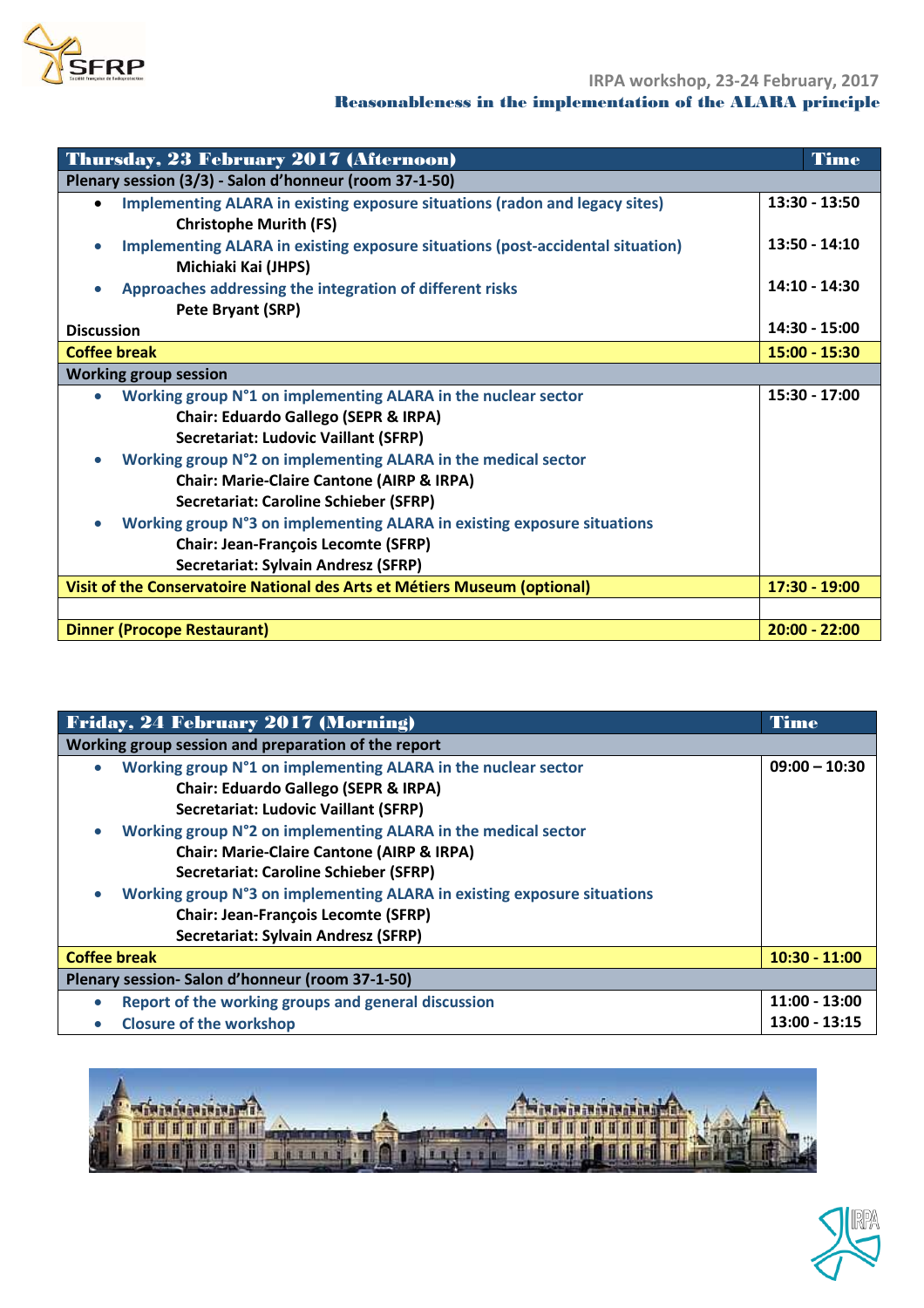

#### Programme committee – corresponding members

- **•** Marie Claire Cantone (AIRP & IRPA Italy)
- Kunwoo Cho (KARP Korea)
- Chris Clement (ICRP & IRPA)
- Roger Coates (IRPA)
- John Croft (SRP UK)
- Eduardo Gallego (SEPR & IRPA Spain)
- Klaus Henrichs (FS & IRPA Germany)
- Michiaki Kai (JHPS Japan)
- Ted Lazo (CRPPH-NEA)
- Bernard Le Guen (SFRP & IRPA France)
- Jacques Lochard (ICRP)
- Christophe Murith (FS Switzerland Germany)
- Thierry Schneider (SFRP France)
- Fernand Vermeersch (European ALARA Network)

#### Organising committee (SFRP-France)

Thierry Schneider **Jean-François** Lecomte Catherine Luccioni

Bernard Le Guen Valerie Chambrette



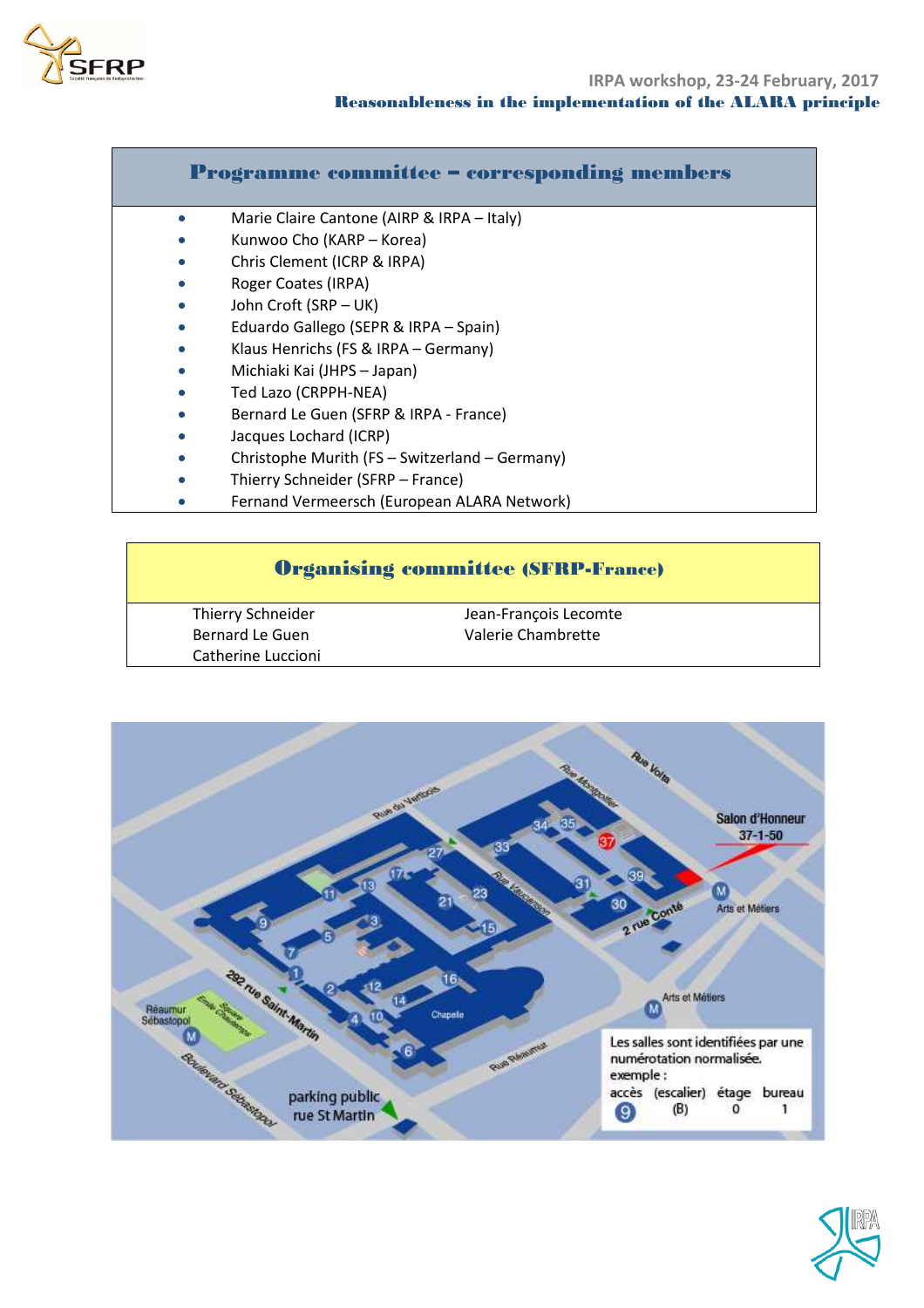

# Information

| <b>Location of</b>                                                                                       | In the center of Paris:                                                                                                                                                                                                                                                                                                                                                                                                                                                                                                                                                    |  |  |
|----------------------------------------------------------------------------------------------------------|----------------------------------------------------------------------------------------------------------------------------------------------------------------------------------------------------------------------------------------------------------------------------------------------------------------------------------------------------------------------------------------------------------------------------------------------------------------------------------------------------------------------------------------------------------------------------|--|--|
| workshop                                                                                                 | Le CNAM, 292 rue Saint-Martin, 75003 Paris, France                                                                                                                                                                                                                                                                                                                                                                                                                                                                                                                         |  |  |
|                                                                                                          | <b>Metro stations:</b>                                                                                                                                                                                                                                                                                                                                                                                                                                                                                                                                                     |  |  |
|                                                                                                          | - Arts et Métiers (Lines 3 or 11)                                                                                                                                                                                                                                                                                                                                                                                                                                                                                                                                          |  |  |
|                                                                                                          | - Réaumur Sébastopol (Lines 3 or 4)                                                                                                                                                                                                                                                                                                                                                                                                                                                                                                                                        |  |  |
| <b>Hotel</b>                                                                                             | SFRP has no recommendation for hotel. However, there are many hotels near the                                                                                                                                                                                                                                                                                                                                                                                                                                                                                              |  |  |
|                                                                                                          | CNAM or the dinner restaurant place.                                                                                                                                                                                                                                                                                                                                                                                                                                                                                                                                       |  |  |
| <b>Visit of the CNAM</b><br>museum<br>(optional)<br>Thursday, 23rd<br><b>February</b><br>$17:30 - 19:00$ | This is your chance to follow in the footsteps of<br>inventors and pioneers of progress and explore a<br>one-of-a-kind repository of scientific and technical<br>knowledge<br>Founded<br>1794<br>by Henri<br>Grégoire,<br>in<br>the<br>Conservatoire national des arts et métiers, "a store of<br>new and useful inventions," is a museum of<br>technological innovation.<br><b>The</b><br>Museum<br>was<br>refurbished in 2000, and now exhibits over 2,400<br>inventions. They are split into seven collections<br>Scientific instruments, Materials, Energy, Mechanics, |  |  |
|                                                                                                          | Construction, Communication and Transport.                                                                                                                                                                                                                                                                                                                                                                                                                                                                                                                                 |  |  |
|                                                                                                          | A guided visit in English is proposed for you.                                                                                                                                                                                                                                                                                                                                                                                                                                                                                                                             |  |  |
|                                                                                                          | This visit is included in the fees.<br>Possibility for accompanied person (with supplement: 10 $\epsilon$ )<br>The museum is accessible near the workshop location.                                                                                                                                                                                                                                                                                                                                                                                                        |  |  |
| <b>Dinner</b> in                                                                                         | It was in 1686 that Francesco Procopio                                                                                                                                                                                                                                                                                                                                                                                                                                                                                                                                     |  |  |
| PROCOPE                                                                                                  | dei Coltelli, a gentleman from Palermo,                                                                                                                                                                                                                                                                                                                                                                                                                                                                                                                                    |  |  |
| restaurant                                                                                               | set up his coffee house in the rue des                                                                                                                                                                                                                                                                                                                                                                                                                                                                                                                                     |  |  |
|                                                                                                          | Fossés Saint-Germain (present-day rue                                                                                                                                                                                                                                                                                                                                                                                                                                                                                                                                      |  |  |
| Thursday, 23rd                                                                                           | de l'Ancienne Comédie). The excellent                                                                                                                                                                                                                                                                                                                                                                                                                                                                                                                                      |  |  |
| <b>February</b>                                                                                          | quality of drinks and sorbets, the                                                                                                                                                                                                                                                                                                                                                                                                                                                                                                                                         |  |  |
| $20:00 - 22:00$                                                                                          | pleasant setting and the proximity of the                                                                                                                                                                                                                                                                                                                                                                                                                                                                                                                                  |  |  |
|                                                                                                          | Ancienne Comédie Française quickly                                                                                                                                                                                                                                                                                                                                                                                                                                                                                                                                         |  |  |
|                                                                                                          | made his establishment a meeting place                                                                                                                                                                                                                                                                                                                                                                                                                                                                                                                                     |  |  |
|                                                                                                          | for fine wits and intellectuals.                                                                                                                                                                                                                                                                                                                                                                                                                                                                                                                                           |  |  |
|                                                                                                          |                                                                                                                                                                                                                                                                                                                                                                                                                                                                                                                                                                            |  |  |
|                                                                                                          | This dinner is included in the fees.                                                                                                                                                                                                                                                                                                                                                                                                                                                                                                                                       |  |  |
|                                                                                                          | Possibility for accompanied person (with supplement: 60 $\epsilon$ )                                                                                                                                                                                                                                                                                                                                                                                                                                                                                                       |  |  |
|                                                                                                          | Location: 13 rue de l'Ancienne Comédie - 75006 PARIS                                                                                                                                                                                                                                                                                                                                                                                                                                                                                                                       |  |  |
| Fee                                                                                                      | Metro station: Odéon (Line 4 or 10)<br>100 euros per person                                                                                                                                                                                                                                                                                                                                                                                                                                                                                                                |  |  |
| <b>Registration</b>                                                                                      | Fill accurately the registration form                                                                                                                                                                                                                                                                                                                                                                                                                                                                                                                                      |  |  |
|                                                                                                          | Payment conditions are specified                                                                                                                                                                                                                                                                                                                                                                                                                                                                                                                                           |  |  |
|                                                                                                          | Send the form by mail: Christine.guerreiro@irsn.fr                                                                                                                                                                                                                                                                                                                                                                                                                                                                                                                         |  |  |
|                                                                                                          |                                                                                                                                                                                                                                                                                                                                                                                                                                                                                                                                                                            |  |  |